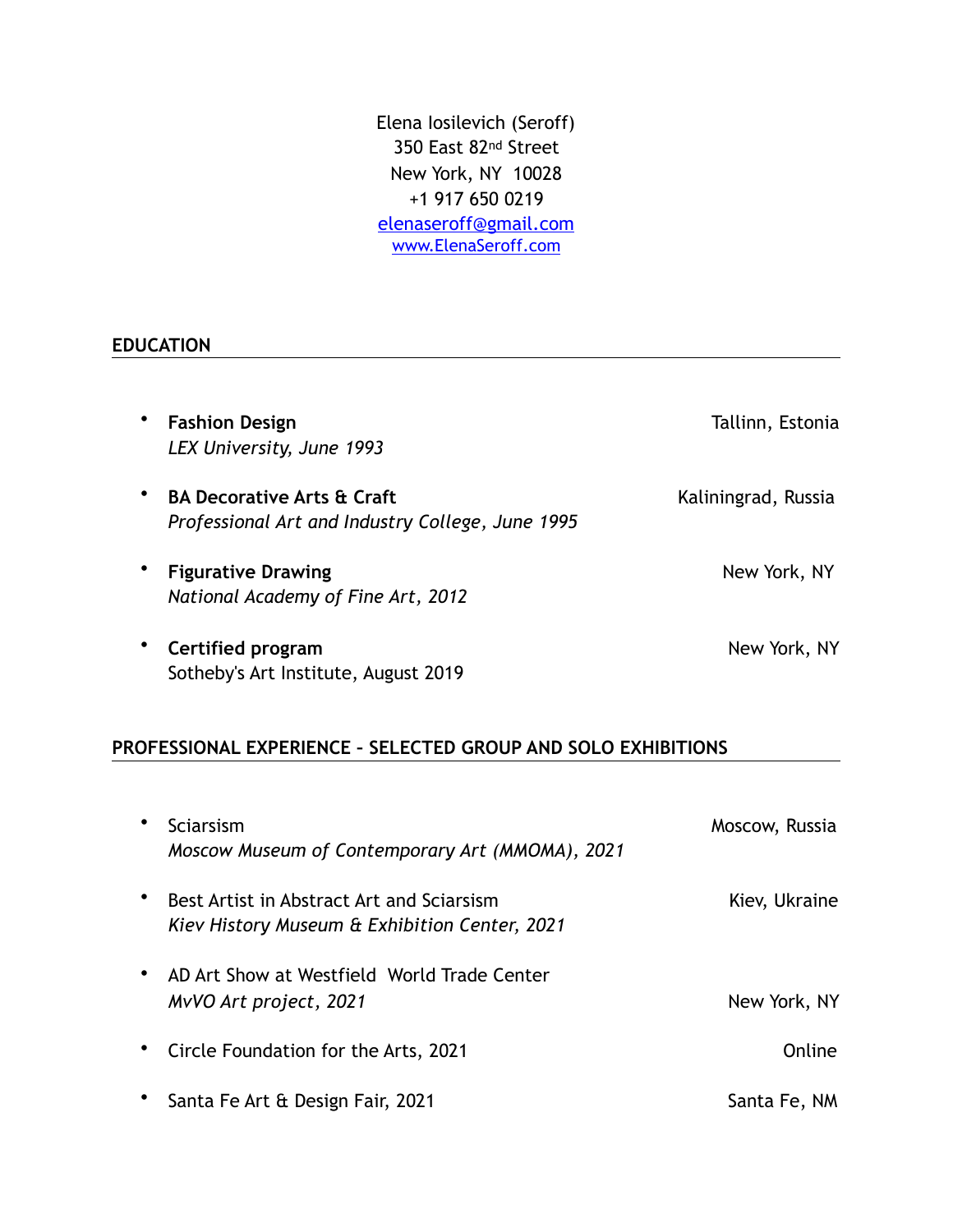| RAVE Miami Art Fair, 2020                                                                                    | Online       |
|--------------------------------------------------------------------------------------------------------------|--------------|
| My America<br>International Salon of Contemporary Art, 2020                                                  | Online       |
| Peace Through Art<br>Solo Exhibition at The United Nations, 2020                                             | New York, NY |
| Traveling Through The Light<br>Tenri Cultural Institute, 2019                                                | New York, NY |
| In Search of An Illusion<br>Tenri Cultural Institute, 2019                                                   | New York, NY |
| The SOHO Art Show<br>Dacia Gallery, 2018                                                                     | New York, NY |
| NAWA 129th Annual Member Exhibition<br>195 Chrystie Street Gallery, 2018                                     | New York, NY |
| An Uncompromising Power of Expression:<br>A Rhapsody in Diversity<br>Tenri Cultural Center and Gallery, 2018 | New York, NY |
| NAWA Gallery, National Association Women Artists, 2017                                                       | New York, NY |
| IAF, International Art Festival<br>The Highline Loft Gallery, 2017                                           | New York, NY |
| Metamorphosis of Dreams. From the Past to the Present.<br>Tenri Cultural Center and Gallery, 2017            | New York, NY |
| Faces of the Earth, Solo exhibition<br>Grand Central Public Library, 2017                                    | New York, NY |
| The Ardor of Spring, Group Show<br>Caelum Gallery, 2017                                                      | New York, NY |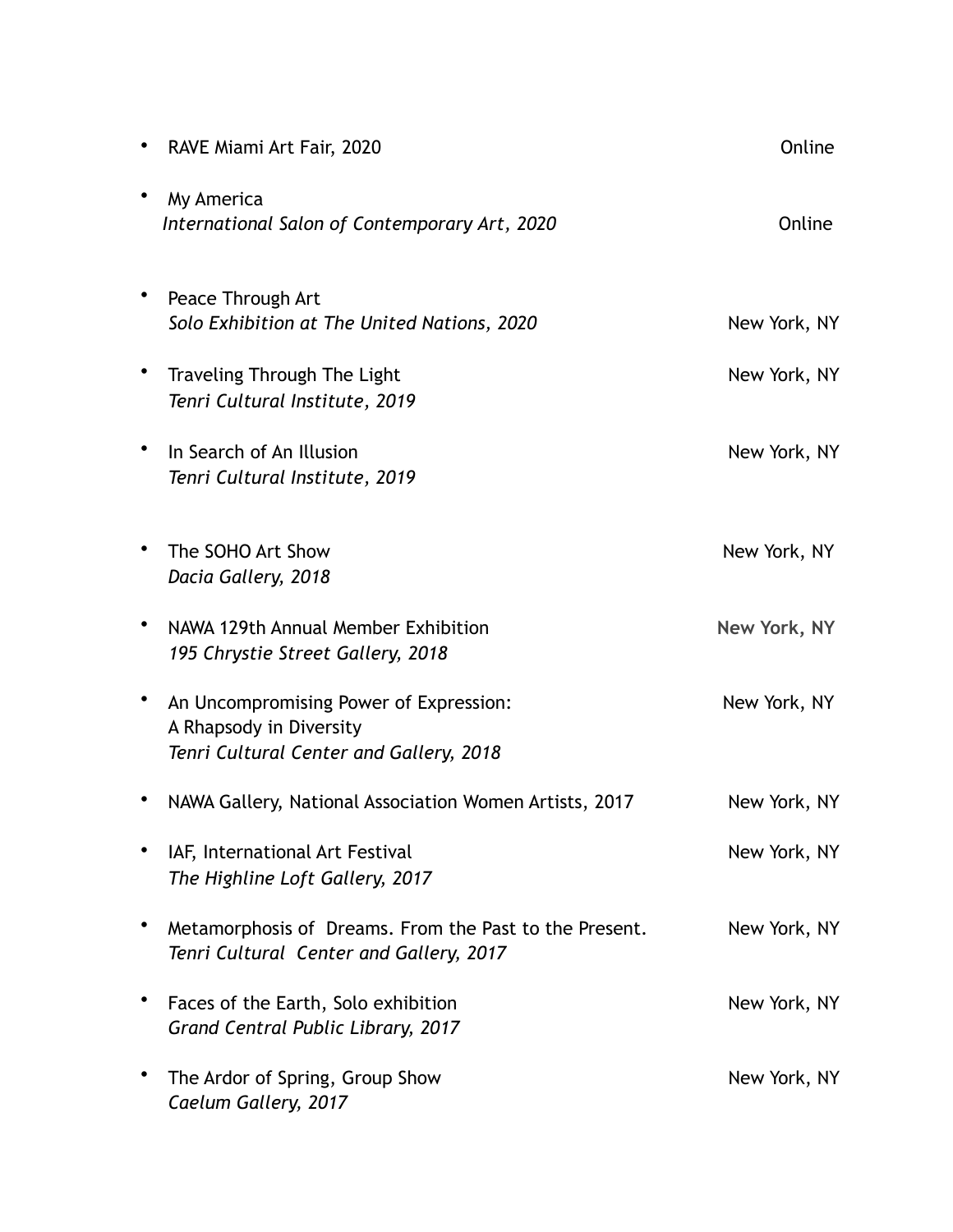|           | Sergey Hollerbach and the Pushkin Society in America<br>The 67th street Public Library, 2017 | New York, NY         |
|-----------|----------------------------------------------------------------------------------------------|----------------------|
|           | Tatiana's Day Art Show, The National Writer Union, 2017                                      | New York, NY         |
| ٠         | Tales of Talent, Group Art Exhibition<br>An International Art Alliance, 2017                 | New York, NY         |
|           | Search for Imagination Group Show at MoRa<br>Museum of Russian Art, 2016                     | Jersey City, NJ      |
| ٠         | Labor Day Group Show<br>The Levitas Center for the Arts, 2015                                | Southampton, NY      |
| ٠         | Art in the Park Festival, 2014                                                               | Southampton, NY      |
| ٠         | The 16th Annual Craft and Fine Art Festival<br>Nassau County Museum of Art, 2013             | Roslyn Harbor, NY    |
| $\bullet$ | The 24th Annual Autumn Crafts Festival<br>Lincoln Center for the Performing Arts, 2013       | New York, NY         |
|           | LIC Open Arts 10×10 Exhibition, 2013                                                         | Long Island City, NY |
|           | An International Art Festival, 2012                                                          | Jersey City, NJ      |
|           | Art Takes Miami online juried show<br>Artist Wanted Organization, 2012                       | Miami, FL            |
|           | Labor Day Show<br>The Levitas Center for the Arts, 2012                                      | Southampton, NY      |
|           | <b>Memorial Day Show</b><br>The Levitas Center for the Arts, 2012                            | Southampton, NY      |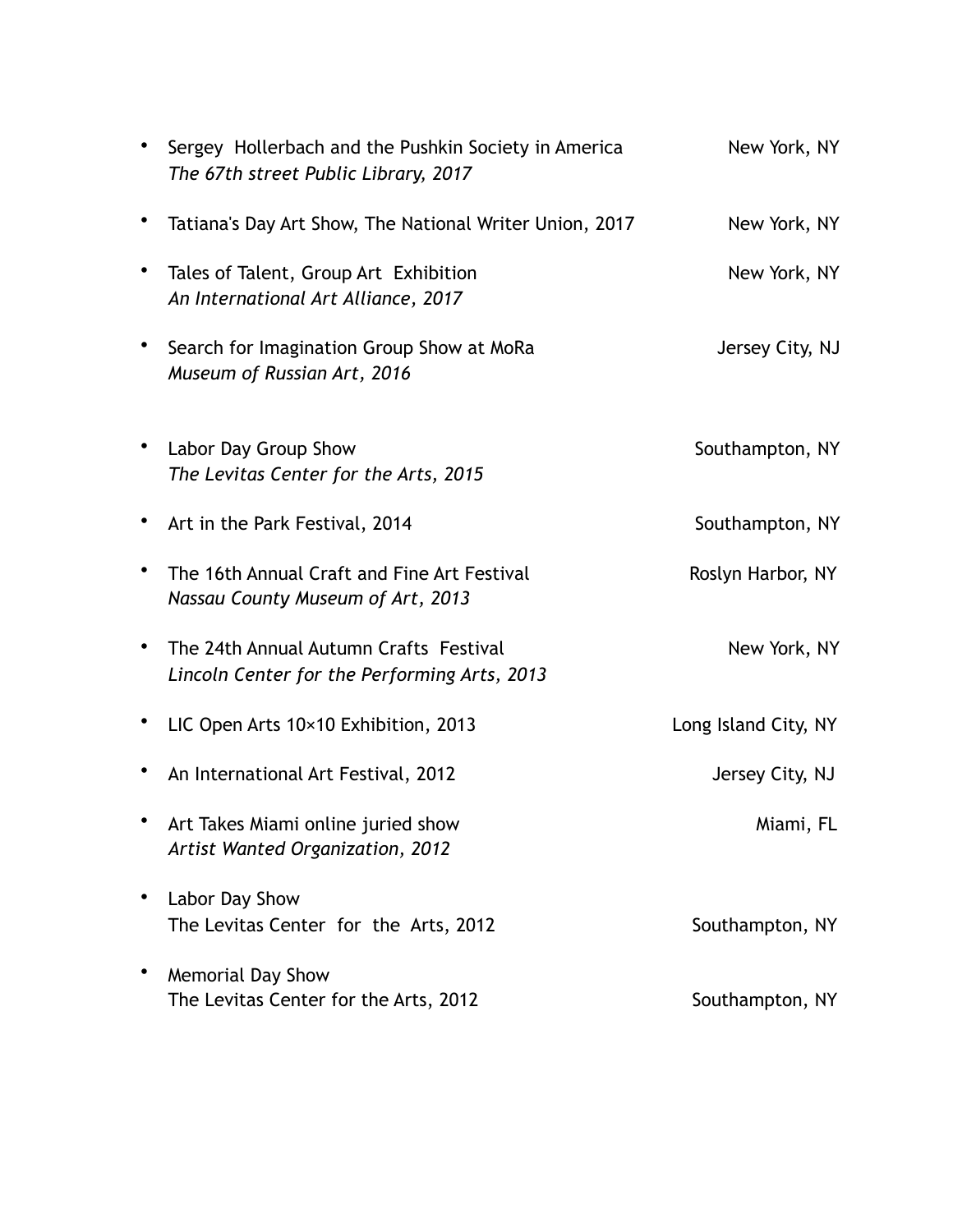### **BIBLIOGRAPHY & SOCIAL MEDIA**

• Akademiya Mody. Russia [https://6d51d49a-f53f-4aa6-9ec4-362dc26433fe.filesusr.com/ugd/](https://6d51d49a-f53f-4aa6-9ec4-362dc26433fe.filesusr.com/ugd/075bcd_dc12aca82a964a8d9e9d6c19e4ec0702.pdf)

[075bcd\\_dc12aca82a964a8d9e9d6c19e4ec0702.pdf](https://6d51d49a-f53f-4aa6-9ec4-362dc26433fe.filesusr.com/ugd/075bcd_dc12aca82a964a8d9e9d6c19e4ec0702.pdf)

• Vechernyj Kiev. Ukraine

[https://vechirniy.kyiv.ua/news/56327/?fbclid=IwAR2FE-Xf2f7Gu3aNTj](https://vechirniy.kyiv.ua/news/56327/?fbclid=IwAR2FE-Xf2f7Gu3aNTj-r8yxAVWGu32LDiy7GJAeuyG81_3VqG0_sHmS9Cj4)[r8yxAVWGu32LDiy7GJAeuyG81\\_3VqG0\\_sHmS9Cj4](https://vechirniy.kyiv.ua/news/56327/?fbclid=IwAR2FE-Xf2f7Gu3aNTj-r8yxAVWGu32LDiy7GJAeuyG81_3VqG0_sHmS9Cj4)

- Forum Daily [www.forumdaily.com/en/v-nyu-jorke-projdet-vesennij-vernisazh/](https://www.forumdaily.com/en/v-nyu-jorke-projdet-vesennij-vernisazh/)
- Voices of New York newspaper [www.voicesofny.org/2017/07/art-festival-celebrates-alexander-pushkin/](http://www.voicesofny.org/2017/07/art-festival-celebrates-alexander-pushkin/#.WW4wxEvUZIY.facebook)
- [#.WW4wxEvUZIY.facebook](http://www.voicesofny.org/2017/07/art-festival-celebrates-alexander-pushkin/#.WW4wxEvUZIY.facebook)
- TASS Russian News <https://tass.ru/kultura/5175813>
- Boris Rubin Online Magazine [www.borisrubin.com/2018/05/17/beskomromissnoe/](http://www.borisrubin.com/2018/05/17/beskomromissnoe/)
- Elegant New York magazine: [www.elegantnewyork.com/tales-of-talen-kashirskaya-iosilevich/](http://www.elegantnewyork.com/tales-of-talen-kashirskaya-iosilevich/) [www.elegantnewyork.com/elena-iosilevich-20apr/](http://www.elegantnewyork.com/elena-iosilevich-20apr/) [www.elegantnewyork.com/metamorphosis-of-dream/](http://www.elegantnewyork.com/metamorphosis-of-dream/) [www.elegantnewyork.com/pushkinisty-june/](http://www.elegantnewyork.com/pushkinisty-june/)
- 45 Parallel magazine [www.45parallel.net/45\\_calibr\\_i\\_trialog\\_iskusstv](http://www.45parallel.net/45_calibr_i_trialog_iskusstv)
- Russkaya Reklama Newspaper [www.news.rusrek.com/ru/russkaya-obshina/sobytiya-russkaya-obshina/470810](http://www.news.rusrek.com/ru/russkaya-obshina/sobytiya-russkaya-obshina/470810-mezhdunarodnyj-festival-izobrazitelnogo-iskusstva--2017.html) [mezhdunarodnyj-festival-izobrazitelnogo-iskusstva--2017.html](http://www.news.rusrek.com/ru/russkaya-obshina/sobytiya-russkaya-obshina/470810-mezhdunarodnyj-festival-izobrazitelnogo-iskusstva--2017.html)
- YouTube: NAWA : [www.youtube.com/watch?v=-kXqedq8Y2c&feature=youtu.be](http://www.youtube.com/watch?v=-kXqedq8Y2c&feature=youtu.be) Tales of Talent: [www.youtube.com/watch?v=dY93ZKIY6Xc&feature=share](http://www.youtube.com/watch?v=dY93ZKIY6Xc&feature=share) The Adore of Spring: [www.youtube.com/watch?v=YuoUlTcLbm8](http://www.youtube.com/watch?v=YuoUlTcLbm8) Margo Show: [www.youtube.com/watch?v=jR-6JAjX8hs](http://www.youtube.com/watch?v=jR-6JAjX8hs)

## **COLLECTION**\_\_\_\_\_\_\_\_\_\_\_\_\_\_\_\_\_\_\_\_\_\_\_\_\_\_\_\_\_\_\_\_\_\_\_\_\_\_\_\_\_\_\_\_\_\_\_\_\_\_\_\_\_\_\_

Works are represented in private collections of USA, Spain, Russia, Estonia, Ukraine, Czech Republic, The UK.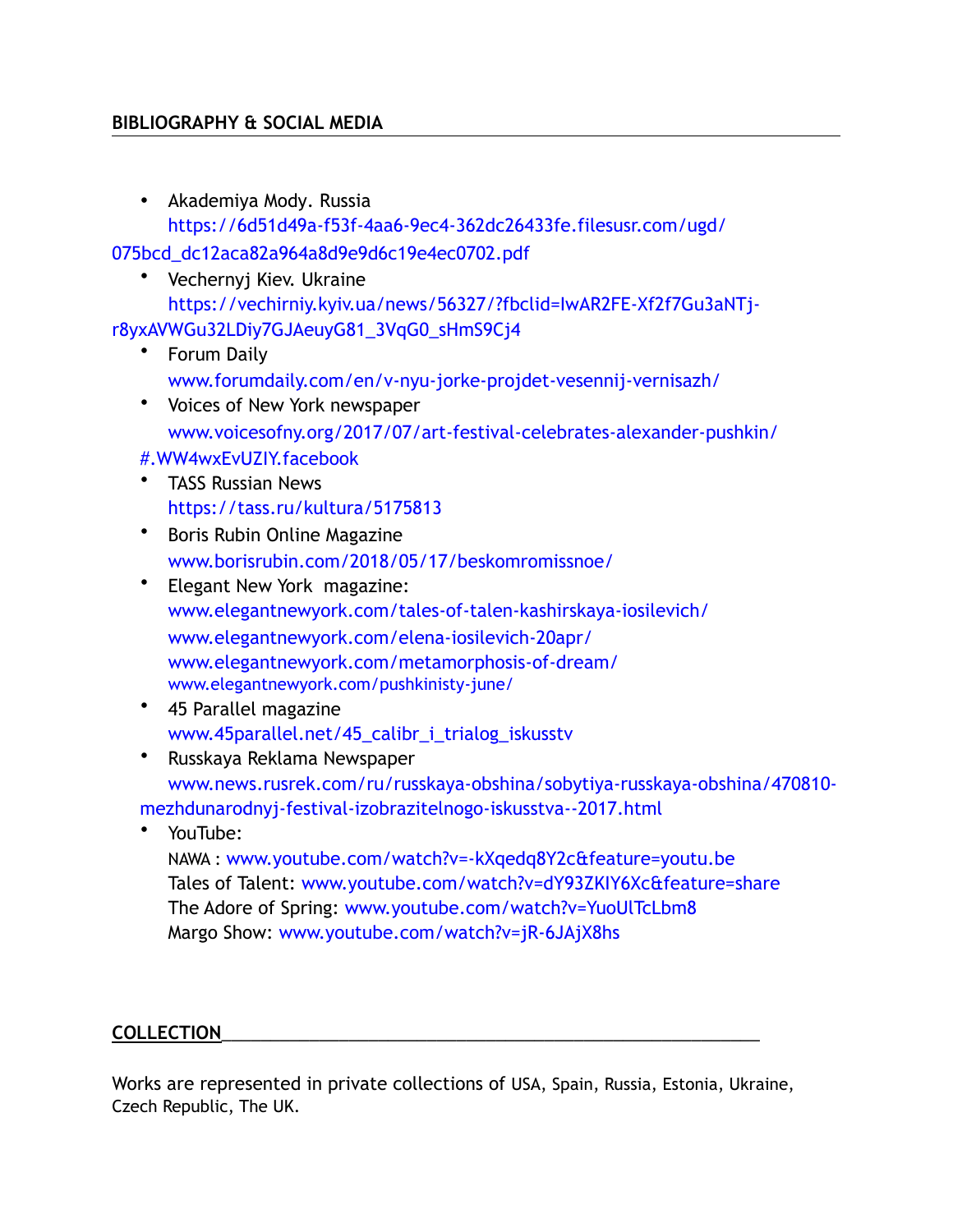### **PROJECTS**\_\_\_\_\_\_\_\_\_\_\_\_\_\_\_\_\_\_\_\_\_\_\_\_\_\_\_\_\_\_\_\_\_\_\_\_\_\_\_\_\_\_\_\_\_\_\_\_\_\_\_\_\_\_\_\_\_

- MvVo Art Project / AD Art Show at the World Trade Center 2021 [https://youtu.be/L3umY2T-udg](https://https://youtu.be/L3umY2T-udg/piano-details/elena-iosilevich/)
- Peace Through Art. The United Nations, New York, NY 2020
- Sing For Hope / Pianos, New York, NY 2018

<https://www.singforhope.org/piano-details/elena-iosilevich/> <http://wheelsmusicnyc.blogspot.com/2018/12/>

- Cafe Vivaldi, NYC. Interior Design Project, New York, NY 2018
- Rising Star. Little Artist. Children Art Exhibition, New York, NY 2017-2019

**AWARDS**\_\_\_\_\_\_\_\_\_\_\_\_\_\_\_\_\_\_\_\_\_\_\_\_\_\_\_\_\_\_\_\_\_\_

- 2021 Finalist of *"The Best Artist in Abstract Art & Sciarsism" "The Best Artist" foundation, Kiev*
- 2021 Artistic Excellence Award Circle Foundation of the Arts
- 2018 Special Recognition Award in Landscape Category Light Space Time Gallery

## **CURRENT MEMBERSHIP AND AFFILIATION**\_\_\_\_\_\_\_\_\_\_\_\_\_\_\_\_\_\_\_\_\_\_\_\_\_\_\_\_\_\_\_\_\_\_

- SAA / Southampton Artists Association, NY <https://southamptonartists.org/>
- NAWA / National Association of Women Artists, NY <https://www.thenawa.org/>
- An International Art Alliance, NY <http://alliance.elegantnewyork.com/>

• The Pushkin Society in America, Art Director <https://www.americanpushkinsociety.com/>